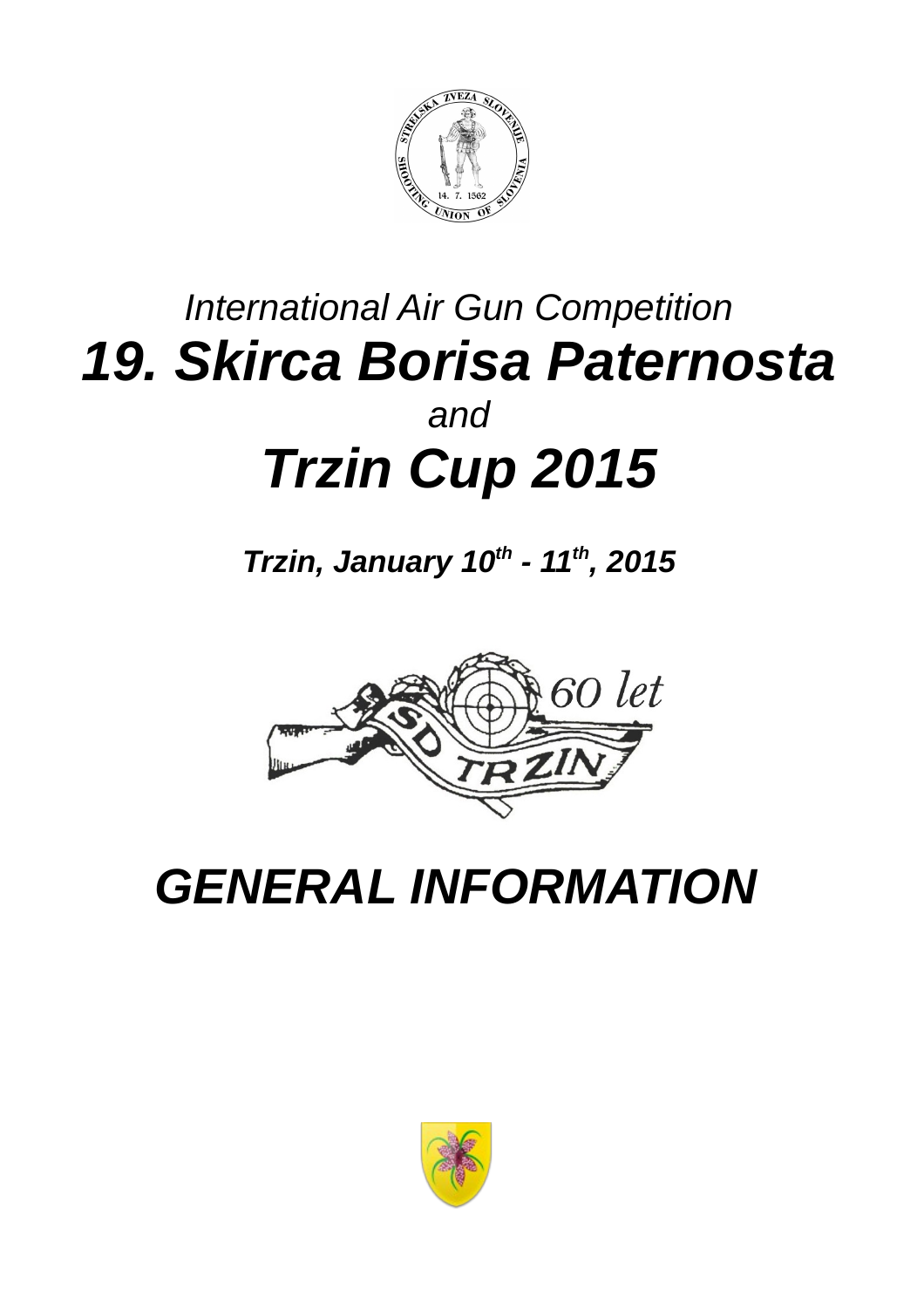

International air shooting competition **19. SKIRCA BORISA PATERNOSTA** TRZIN CUP 2015 Trzin, 10<sup>th</sup> - 11<sup>th</sup> January 2015



Dear Mr. President, dear shooting friendes,

Trzin Shooting Club has a great pleasure to invite you to two day International Air Gun Competition 19<sup>th</sup> Skirca Borisa Paternosta and Trzin Cup 2015, that will take place in Trzin, Slovenia, from  $10<sup>th</sup>$  to  $11<sup>th</sup>$  January 2015. We will have both individual and team classification on both days.

| <b>Events:</b>         | 10m Air rifle:                                                                                                                                                                                                                                                                                                                                                                                                                                                         | Youngsters (boys and girls; regular air rifle<br>with open sights)<br>Junior Men, Junior Women<br>Men, Women                                                                                   |  |
|------------------------|------------------------------------------------------------------------------------------------------------------------------------------------------------------------------------------------------------------------------------------------------------------------------------------------------------------------------------------------------------------------------------------------------------------------------------------------------------------------|------------------------------------------------------------------------------------------------------------------------------------------------------------------------------------------------|--|
|                        | 10 m Air pistol:                                                                                                                                                                                                                                                                                                                                                                                                                                                       | Junior Men, Junior Women<br>Men, Women                                                                                                                                                         |  |
| <b>Categories:</b>     | Youngsters; all competitors, who will be under the age of 16 in the<br>year of the competition<br>Juniors: all competitors, who will be under the age of 21 in the year<br>of the competition<br>Men, Women; all competitors, whose age will be above 21 in the year<br>of the competition<br>Disabled shooters from SH-1 category can compete within<br>corresponding regular category. Other categories of disabled shooters<br>can compete, but out of competition. |                                                                                                                                                                                                |  |
|                        | Men and Women, with no age restrictions.                                                                                                                                                                                                                                                                                                                                                                                                                               | On the $2nd$ competition day there will be only two categories:                                                                                                                                |  |
| <b>Rules:</b>          |                                                                                                                                                                                                                                                                                                                                                                                                                                                                        | The competition will be held according to the ISSF rules. With the<br>exception that on the first day music will be played during shooting<br>time as inspired by European Youth League (ESC). |  |
| <b>Shooting range:</b> |                                                                                                                                                                                                                                                                                                                                                                                                                                                                        | In the big tennis hall of TAUBI center there will be 56 shooting lanes<br>equipped with SIUS ASCOR electronic targets.                                                                         |  |
|                        | SIUS ASCOR electronic targets.                                                                                                                                                                                                                                                                                                                                                                                                                                         | Finals will be held in the gym of Primary school of Trzin also on                                                                                                                              |  |
| Location:              | GPS: N: 46.133945 / E: 14.562362                                                                                                                                                                                                                                                                                                                                                                                                                                       | Mengeška cesta 7b, SI-1236 Trzin, Slovenia                                                                                                                                                     |  |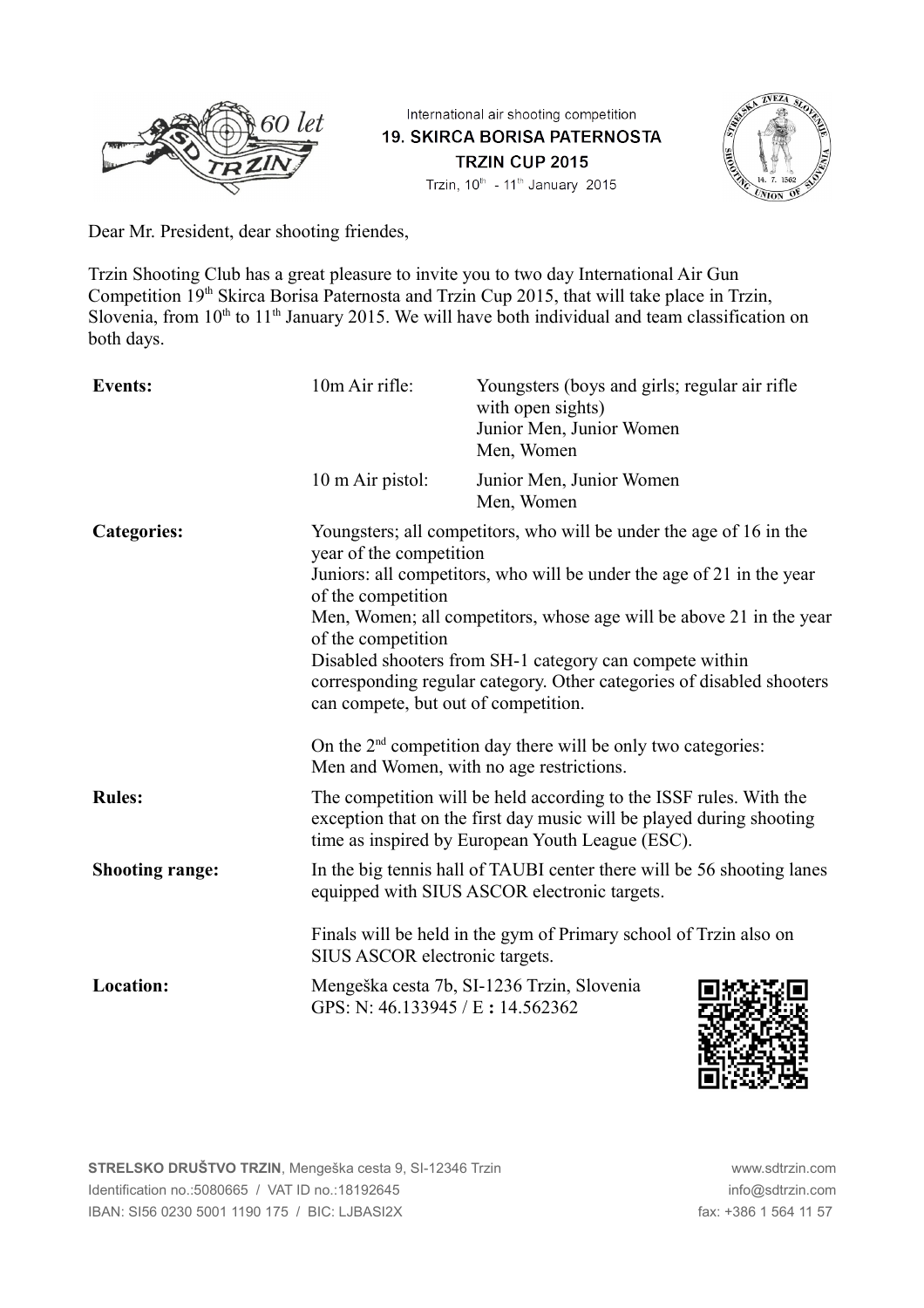|                                          | 60 let |                                                                                                                                                                                                                                                                                        | Mednarodno strelsko tekmovanje z zračnim orožjem<br><b>19. SKIRCA BORISA PATERNOSTA</b><br>POKAL TRZINA 2015<br>Trzin, 10. in 11. januar 2015 |                             |                              |
|------------------------------------------|--------|----------------------------------------------------------------------------------------------------------------------------------------------------------------------------------------------------------------------------------------------------------------------------------------|-----------------------------------------------------------------------------------------------------------------------------------------------|-----------------------------|------------------------------|
| <b>Entry fees:</b>                       |        | Trzin Cup 2015:                                                                                                                                                                                                                                                                        | Youngsters (boys and girls)                                                                                                                   | Junior Men/Women; Men/Women | $-15,00 \in$<br>$-25,00 \in$ |
|                                          |        | 19 <sup>th</sup> Skirca Borisa Paternosta                                                                                                                                                                                                                                              |                                                                                                                                               |                             | $-30,00 \in$                 |
|                                          |        | Entry fees can be paid on the day of the competition or can be<br>previously transferred to SD Trzin's bank account (NLB Bank;<br>SI56 0230 5001 1190 175; BIC/SWIFT: LJBASI2X)                                                                                                        |                                                                                                                                               |                             |                              |
| <b>Closing date for</b><br>registration: |        | Please complete and send attached Entry forms no later than<br>December 26 <sup>th</sup> . Only written entry forms will be accepted.<br>Registration via phone call won't be accepted.                                                                                                |                                                                                                                                               |                             |                              |
|                                          |        | Contacts to which you can send completed entry forms are listed in<br>the field Contacts below.                                                                                                                                                                                        |                                                                                                                                               |                             |                              |
| <b>Prizes:</b>                           |        | In each category best individuals and teams of Trzin Cup 2015 will<br>receive cups and medals.                                                                                                                                                                                         |                                                                                                                                               |                             |                              |
|                                          |        | For the 19 <sup>th</sup> Skirca Borisa Paternosta we will have a prize fund in<br>value of more than $4.000\epsilon$ , which will be divided among the best<br>individuals (till 8 <sup>th</sup> place) and also the best three teams and<br>individuals will receive cups and medals. |                                                                                                                                               |                             |                              |
| Program:                                 |        | This is a preliminary program. We reserve the right to change the<br>program. The final competition program will be published after the<br>closing date for registration.                                                                                                              |                                                                                                                                               |                             |                              |
|                                          |        | Saturday January 10th 2015 TRZIN CUP 2015                                                                                                                                                                                                                                              |                                                                                                                                               |                             |                              |
|                                          |        |                                                                                                                                                                                                                                                                                        |                                                                                                                                               | <b>FINALS:</b>              |                              |
|                                          |        | $8:00 - 18:30$ Equipment control                                                                                                                                                                                                                                                       |                                                                                                                                               | 11:45 - Junior women; AR    |                              |
| I                                        |        | $9:00 - 9:25$ Youngsters (boys and girls); air rifle                                                                                                                                                                                                                                   |                                                                                                                                               | 12:40 - Junior women; AP    |                              |
|                                          |        | 9:30 Opening ceremony                                                                                                                                                                                                                                                                  |                                                                                                                                               | 13:35 - Junior men;         | AR                           |
| $\mathop{\rm II}\nolimits$               |        | $10:00 - 10:50$ Junior women; air rifle & pistol                                                                                                                                                                                                                                       |                                                                                                                                               | 14:30 - Junior men;         | AP                           |
| III                                      |        | $11:25 - 12:35$ Junior men; air rifle & pistol                                                                                                                                                                                                                                         |                                                                                                                                               | 15:35 - Women;              | <b>AR</b>                    |

IV  $13:10-14:00$  Women; air rifle & pistol V 14:35 – 15:50 Men; air rifle

VI 16:25 – 17:40 Men; air pistol

16:30 - Women; AP 17:35 - Men; AR 18:30 - Men; AP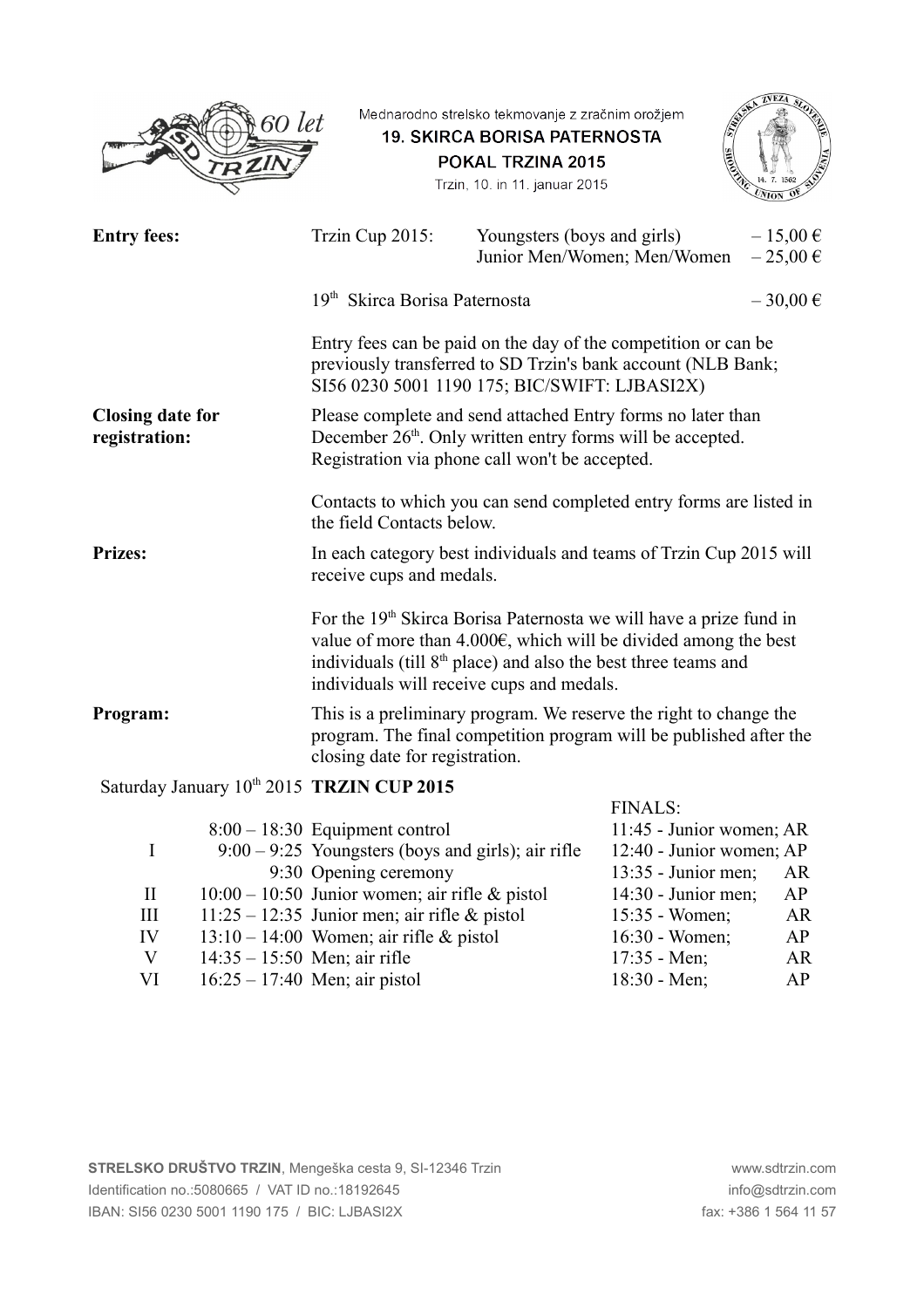

International air shooting competition **19. SKIRCA BORISA PATERNOSTA** TRZIN CUP 2015 Trzin, 10<sup>th</sup> - 11<sup>th</sup> January 2015



## Sunday January 11<sup>th</sup> 2015 **19. SKIRCA BORISA PATERNOSTA**

|              |                                |                                         | <b>FINALS:</b>         |           |
|--------------|--------------------------------|-----------------------------------------|------------------------|-----------|
|              |                                | $8:00-15:10$ Equipment control          | $10:45$ - Women;       | AP        |
|              |                                | $9:00 - 9:50$ Women; air rifle & pistol | $12:05$ - Women;       | AR        |
| $\mathbf{I}$ |                                | $12:10 - 13:25$ Men; air pistol         | $16:10 - \text{Men}$ ; | AP        |
| $\mathbf{H}$ |                                | $14:00 - 15:15$ Men; air rifle & pistol | $18:00 - Men$ ;        | <b>AR</b> |
| IV           | $15:50 - 17:05$ Men; air rifle |                                         |                        |           |
|              |                                | 19:00 End of Competition                |                        |           |
|              |                                |                                         |                        |           |

| Food:                  | On the $1st$ day of the competition there will be a meal provided for the<br>Youngsters and Juniors (sandwich and beverage).<br>On the $2nd$ day we will serve our traditional goulash which will be<br>served at the primary school.<br>If you'll need any information about restaurants in the vicinity of the<br>shooting range we will be glad to help. |
|------------------------|-------------------------------------------------------------------------------------------------------------------------------------------------------------------------------------------------------------------------------------------------------------------------------------------------------------------------------------------------------------|
| Accommodation:         | Below is a list of hotels in the proximity of the shooting range.<br>We will provide the list of prices in the near future as we are always<br>trying to negotiate for discounts or special privileges for our<br>competitors.                                                                                                                              |
| distance from shooting | hotel PLAZA**** Bratislavska cesta 8, SI-1000 Ljubljana<br>t: $+386$ 1 243 0000<br>e: info@plazahotel.si<br>w: http://www.plazahotel.si/<br>range: ca. 10 km, approximately 11 min. by car                                                                                                                                                                  |
| Distance from shooting | hotel HARMONIJA*** Linhartova cesta 33, SI-1234 Mengeš<br>t: $+386$ 1 729 6650<br>$g$ : +386 40 888 021<br>e: recepcija@harmonija.eu<br>w: www.harmonija.eu<br>range: ca. 4 km, approximately 8 min. by car                                                                                                                                                 |
| Distance from shooting | hotel KRONA*** Ihanska cesta 2, SI-1230 Domžale<br>t: +386 1 72 40 600; +386 1 72 10 160<br>e: hotel.krona@siol.net<br>w: www.hotel-krona.com<br>range: ca. 4 km, approximately 8 min. by car                                                                                                                                                               |

**STRELSKO DRUŠTVO TRZIN**, Mengeška cesta 9, SI-12346 Trzin **www.sdtrzin.com** www.sdtrzin.com Identification no.:5080665 / VAT ID no.:18192645 info@sdtrzin.com IBAN: SI56 0230 5001 1190 175 / BIC: LJBASI2X fax: +386 1 564 11 57